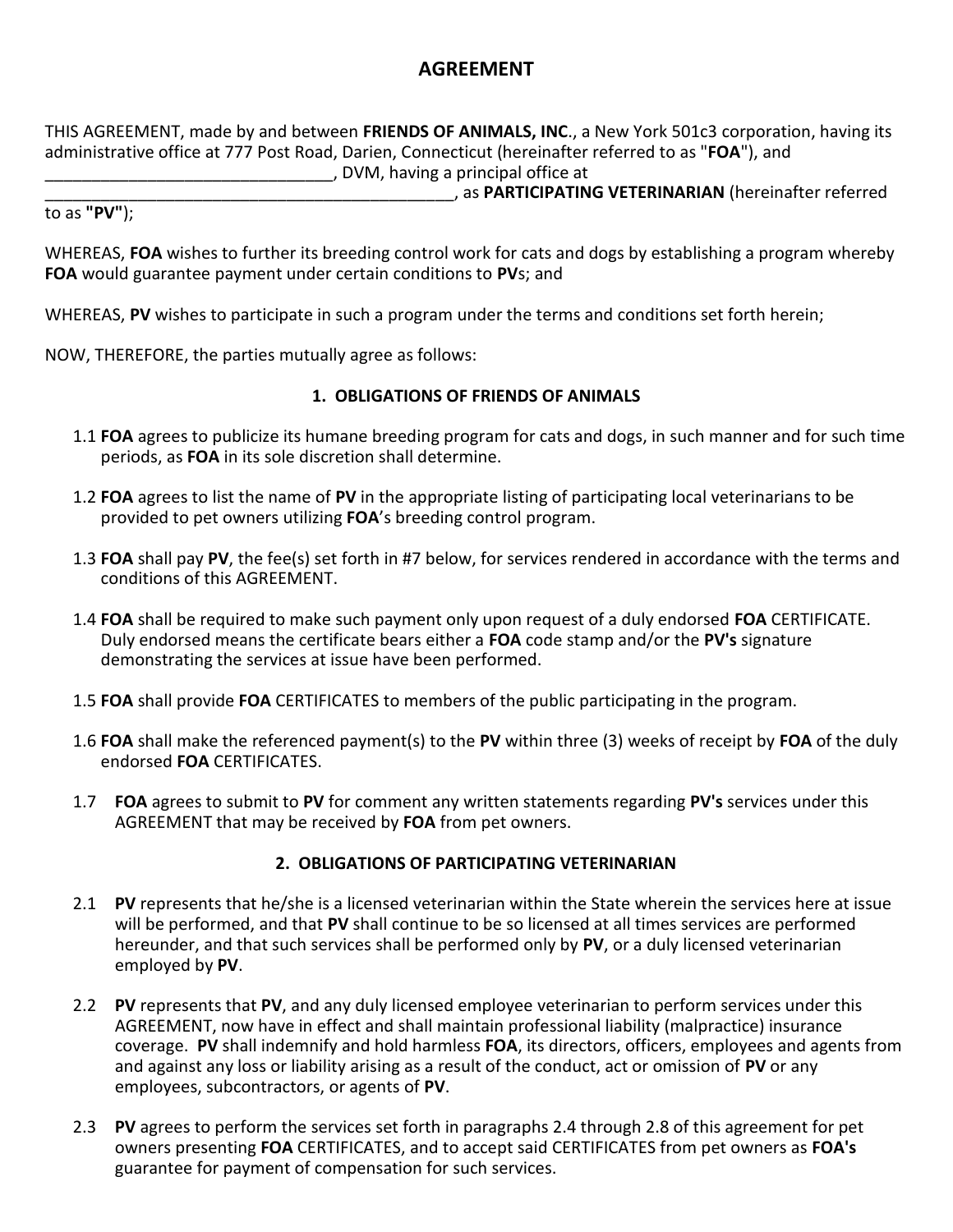- 2.4 **PV agrees to accept the fees listed on the SCHEDULE OF SERVICES AND FEES (see #7 below) to be paid by FOA to PV upon presentation to FOA by PV of duly endorsed FOA CERTIFICATES, as full and complete compensation for the services listed thereon, and further agrees that the fees include all services related to spaying or castration of the animal,** *including but not limited to***: (a) surgical preexamination; (b) anesthesia [To eliminate pain, Ketamine must be accompanied by Valium or other analgesic for cat neuters. A gas anesthetic such as Isoflurane, should be used for spay operations on cats and for the spaying and neutering of dogs]; (c) the surgical procedure; (d) waste disposal; (e) post- operative care, including post-operative pain relief; (f) hospitalization as required; and (g) stitch removal if necessary.**
- 2.5 **PV** shall submit to **FOA** duly endorsed (bearing a **FOA** code stamp and/or **PV's** signature demonstrating the referenced service was performed) **FOA** CERTIFICATES for any services for which **PV** seeks compensation under this agreement.
- 2.6 **PV** shall not bill, charge, solicit or accept payment directly from any member of the public presenting a **FOA** CERTIFICATE, for any service ENCOMPASSED BY THIS PROGRAM.
- 2.7 **PV** may reject animals presented by members of the public for services encompassed by this program only if, in **PV's** professional opinion, the requested service(s) cannot be safely performed due to the existing health condition of the animal.
- 2.8 Should **PV** determine, at the time of presentation of an animal under this program, that the animal requires non-routine surgery services other than those encompassed by this program, **PV** agrees to advise the pet owner of such additional required services or procedures, to inform the pet owner that same are not covered by this program, and to make such separate fee arrangements with the pet owner as may be necessary for such additional services or procedures. Non-routine surgery refers to pregnancy, prediagnosed infections, undescended testicles, animals in estrus cycle, animals 6 years or older, and dogs 50 lbs. or more. (See 7b below)

## **3. RELATIONSHIP OF THE PARTIES**

- 3.1 **PV** shall at all times perform, and require any licensed employee veterinarians to perform, all services rendered as part of this program in a competent and professional manner. **FOA** shall neither have nor exercise any control over the professional judgment exercised by **PV** in the performance of professional services rendered under this AGREEMENT.
- 3.2 No **PV** is or is to be in any manner construed to be an employee, partner or associate of **FOA**.
- 3.3 **FOA**, through the **FOA** CERTIFICATE program, stands only as a third party guarantor for payment of services rendered by **PV**, and the "veterinary physician-patient" relationship shall exist directly between **PV** and any pet owner participating in this program.

#### **4. NON-EXCLUSIVE PARTICIPATION**

4.1 **PV** recognizes that no exclusive rights or interest are conveyed by this AGREEMENT, and that pet-owners utilizing in this program may choose any veterinarian who is a participant in same.

## **5. TERM AND TERMINATION**

- 5.1 This AGREEMENT shall remain in full force and effect, unless otherwise terminated pursuant to the provisions hereunder.
- 5.2 **FOA** shall have the right to terminate this AGREEMENT immediately if the **PV's** license to practice veterinary medicine within any state is revoked or suspended.
- 5.3 Notwithstanding anything to the contrary contained herein, either party may, without cause, terminate this AGREEMENT at any time upon thirty (30) days prior **written** notice to the other party.